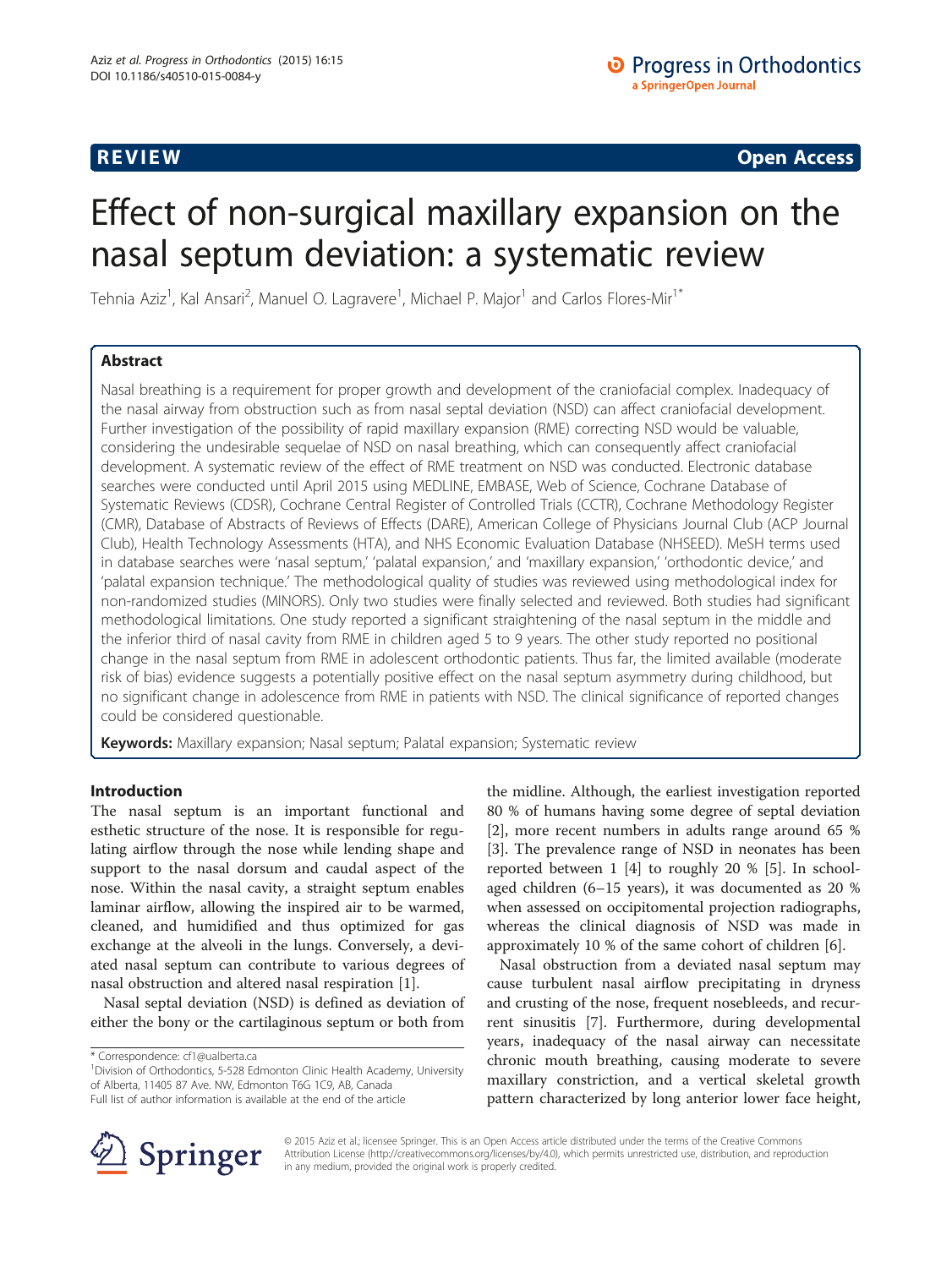bilateral maxillary crossbite, high arched palate, low tongue posture, and incompetent lips [\[8](#page-5-0), [9\]](#page-6-0). In addition, it has been hypothesized that nasal breathing is a requirement for proper growth and development of the craniofacial complex [\[10\]](#page-6-0). According to the functional matrix theory, nasal airflow is a continuous stimulus for lowering of the palate and for lateral maxillary growth, indicating a close relationship between nasal breathing and dentofacial morphology.

Rapid maxillary expansion (RME) is routinely used in orthodontic treatment to correct transverse maxillary constriction by opening of the midpalatal suture [\[11\]](#page-6-0). It works by separation of the two halves of the palatal bones across the median palatal suture due to a lateral force from the appliance [[12](#page-6-0)]. Both the zygomatic and sphenoid bones of the cranial base are met with resistance during expansion. Therefore, the separation of maxillary bones occurs in a triangular manner, with the apex toward the nasal cavity and the base at the same level as the palatine process [[13](#page-6-0)] resulting in more opening anteriorly than posteriorly [[14](#page-6-0)]. Thus, one can extrapolate that there will be greatest improvement in the caliber of the anterior rate limiting nasal valve area from RME compared to other regions of the nasal cavity. Some studies have reported correction of septal deviation as an incidental finding from RME [\[15, 16](#page-6-0)]. To our knowledge, no review of the literature has been conducted to investigate this finding. Therefore, the purpose of this systematic review is to methodically analyze the available literature concerning the effects of RME on nasal septal deviation.

The specific PICOS question to be addressed is "In children or adolescent patients with a deviated nasal septum and a transversally constricted palate, does a nonsurgical palatal expansion produce a simultaneous improvement on the nasal septum position?"

# Review

# **Methods**

A review protocol was discussed, but it was not registered online.

Several databases were searched electronically with the help of a senior librarian specializing in health sciences database searches. The searched electronic databases were MEDLINE (from 1966 to the second week of April 2015, OVID), EMBASE (from 1974 to the second week of April 2015, OVID), Web of Science (from 1945 to the second week of April 2015, Thomson Reuters), Cochrane Database of Systematic Review (CDSR), Cochrane Central Register of Controlled Trials (CCTR), Cochrane Methodology Register (CMR), Database of Abstracts of Reviews of Effects (DARE), American College of Physicians Journal Club (ACP Journal Club), Health Technology Assessments (HTA), and NHS Economic Evaluation Database (NHSEED) until the first quarter of 2015.

The MeSH search terms used in database searches were 'nasal septum', 'palatal expansion', and 'maxillary expansion', 'orthodontic device', and 'palatal expansion technique' (see Additional file [1](#page-5-0) for specific search terms and their combinations). These combinations of terms were identified with the help of a specialized health science librarian. No language limitation or year of publication limit was set.

Two authors (T.A. and K.A.) independently reviewed the title and abstracts of the database searches. Abstracts from human studies that discussed an orthopedic effect on the nasal septum from nonsurgical palatal expansion were included at the initial selection phase. The full text of all studies that appeared to meet the inclusion criteria were retrieved along with ones that had insufficient information in the abstracts to make a final decision regarding their inclusion. The references of retrieved articles were also manually searched for additional studies that could be included in the systematic review. The authors (T.A. and K.A.) independently assessed full articles obtained for inclusion in the systematic review, and any disagreement was settled through discussion until a consensus was reached.

In summary, the inclusion criterion was any type of clinical trial that evaluated objectively the orthopedic effect on nasal septum from nonsurgical palatal expansion procedures.

The following exclusion criteria were finally applied to the studies after retrieval of full text of articles:

- 1. No case reports
- 2. Studies that reported the presence of any concurrent sino-nasal pathology in their patient sample that would preclude visualization of the nasal septum before or after RPE treatment were excluded (examples of such conditions included, but not limited to, were septal perforation, enlarged turbinates and nasal polyps, etc.)
- 3. Studies that merely reported a visual change in NSD as an incidental finding and did not implement protocols to methodically measure nasal septum pre- and post-expansion were also excluded
- 4. Surgically assisted palatal expansion

Methodological scoring to assess the quality of included studies was also performed independently by two authors (T.A. and K.A.) through methodological index for nonrandomized studies (MINORS) checklist [\[17\]](#page-6-0). Any disagreement in individual scores was settled through discussion until the final consensus was reached. Although an overall quality score was tabulated, it was established that the quality assessment would be considered in the discussion and data synthesis mostly through analysis of individual components.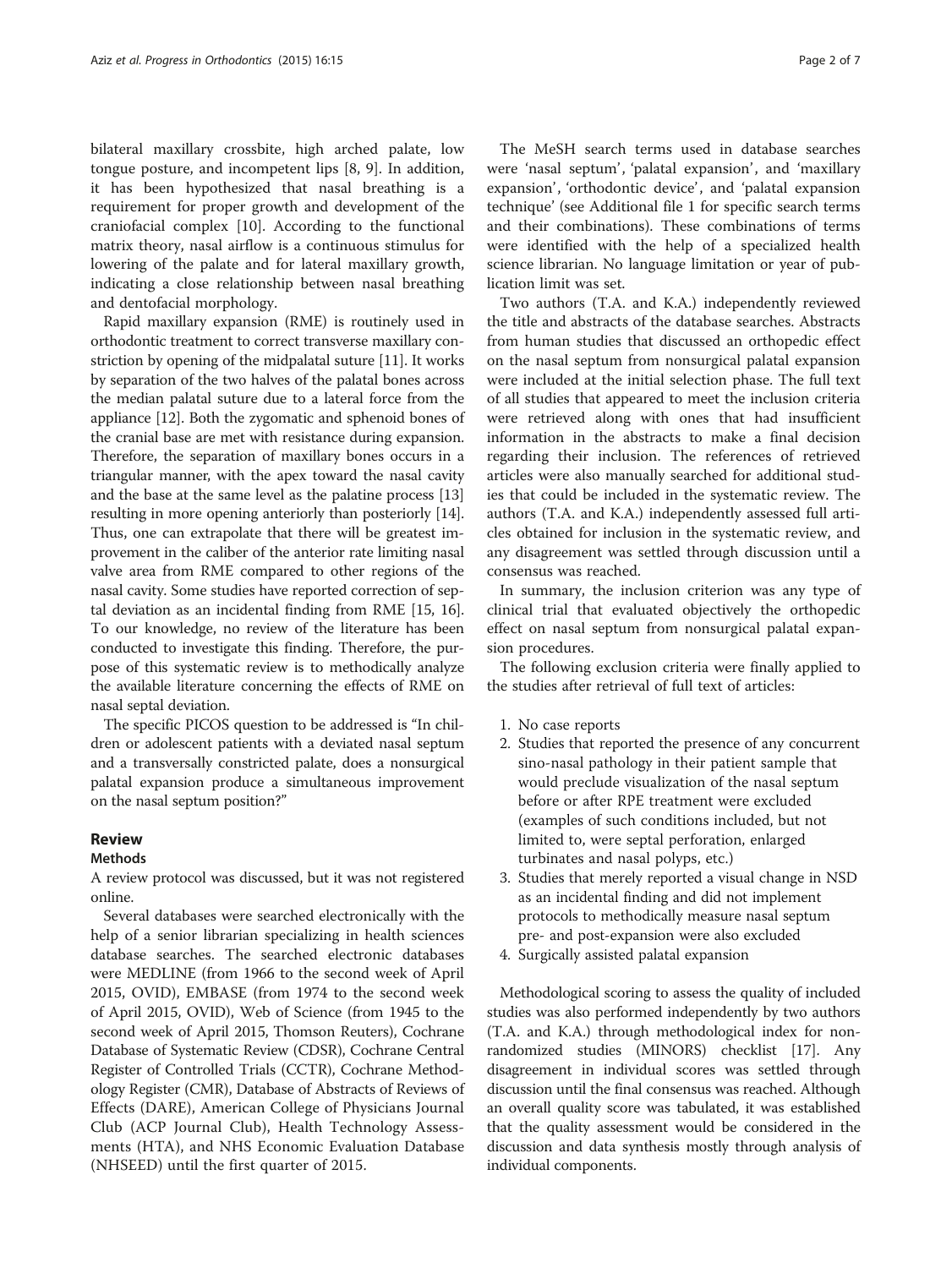# Results

The flow chart of the electronic database searches and the final selection of studies to be included in the systematic review are outlined in Fig. 1 (numbers from the end of May 2014). Online searches resulted in six potential abstracts [[15](#page-6-0), [16](#page-6-0), [18](#page-6-0)–[21](#page-6-0)] after removal of duplicates that resulted from the overlap of studies between the electronic databases. Four studies [\[16, 18](#page-6-0)–[20](#page-6-0)] were later excluded after a full review of the articles, and the reasons for their exclusion are listed in Table [1](#page-3-0). This resulted in only two studies [\[15, 21\]](#page-6-0) to be included in this systematic review. Key details of the included studies are listed in Table [2.](#page-3-0)

One study [\[15\]](#page-6-0) reported straightening of the nasal septum by approximately 94 % in the middle and the inferior third of the nasal cavity from RME. Correction in NSD was confirmed by a reduction in the amplitude of septal deviation as measured in millimeters from the midsagittal plane. The included sample were 100 children aged 5 to 9 years. RME was accomplished through hyrax activated twice a day for 15 days.

Another study [[21\]](#page-6-0) reported no positional change in the nasal septum from RME. In this study, the nasal septal angle was measured in degrees from the midsagittal plane. The sample consisted of 10 children aged 13–17 years with occlusal coverage hyrax appliance. Expansion protocol in this cohort was twice a day hyrax activation for 2–3 weeks.

Results from MINORS [\[17\]](#page-6-0) are listed in Table [3](#page-4-0). Total scores for both studies were the same. Both included studies stated clear objectives (item 1) and assessed outcomes according to the aim of the study (item 4) with appropriate statistical analysis (item 12). Both studies included patients according to predetermined exclusion/ inclusion criteria and measurement protocols (items 3, 4). However, unbiased assessment of outcome variable was not fulfilled by either study (item 5). In addition, patients that could have been lost to follow-up were not reported by either study (item 7). Neither study conducted a prospective sample size calculation from effect size (item 8) or had baseline equivalence of control and treatment groups (item 10). One study [[21\]](#page-6-0) recruited the control group from data archives; therefore, the criteria of contemporary control and treatment groups were not fulfilled (item 10).

### Discussion

Nasal breathing is a prerequisite for proper growth of the craniofacial complex. Moderate to severe nasal septal deviation (NSD) can cause clinically significant nasal obstruction, resulting in irreversible repercussions on the growth and development of craniofacial structures. The purpose of this systematic review was to investigate the effect of rapid maxillary expansion on nasal septal deviation.

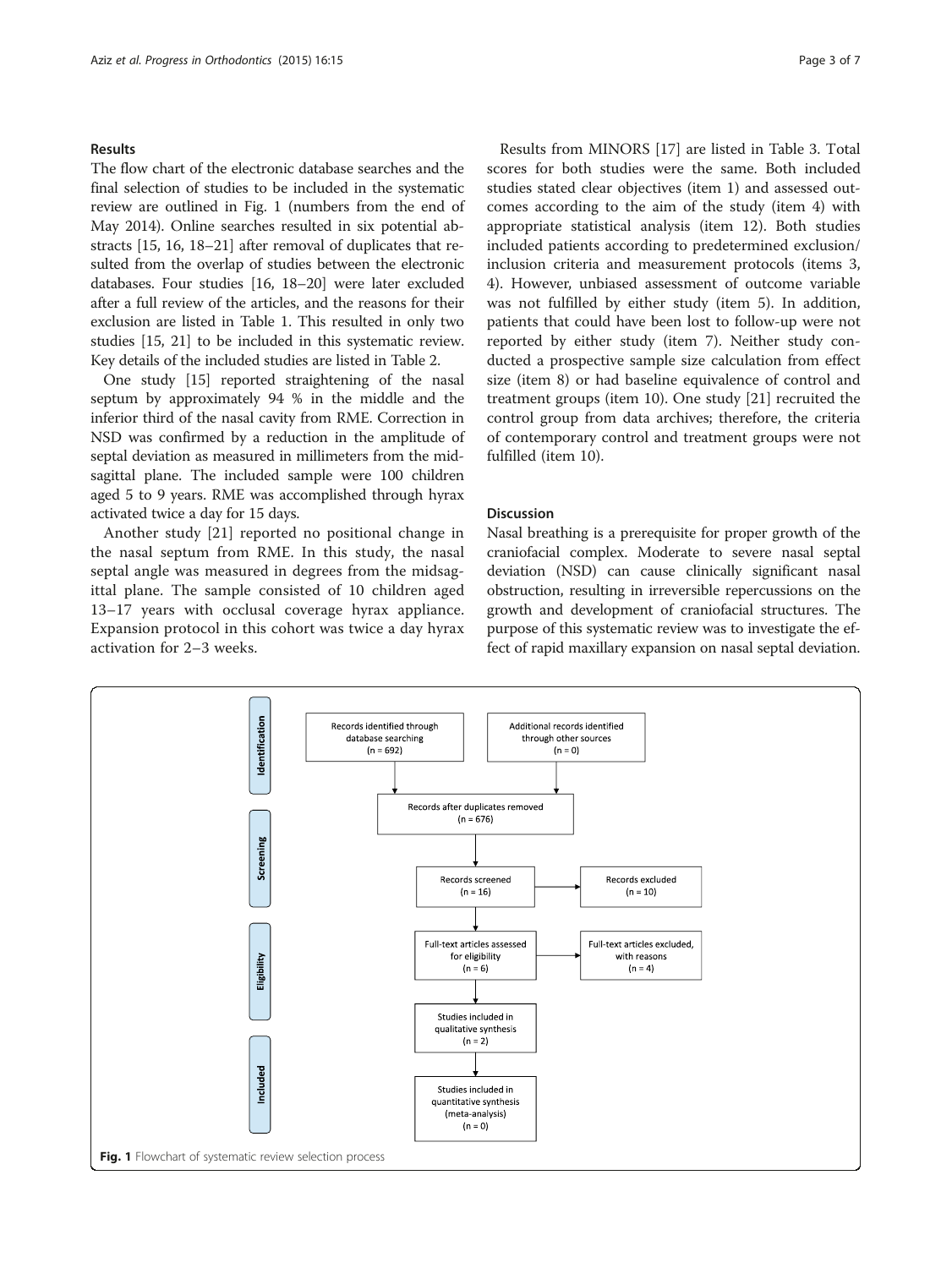<span id="page-3-0"></span>**Table 1** Excluded studies and reason for their exclusion

| Studies excluded    | Reason for exclusion                                                                                    |  |  |
|---------------------|---------------------------------------------------------------------------------------------------------|--|--|
| Baydas et al. [18]  | No mention of nasal septum evaluation                                                                   |  |  |
| Schwarz et al. [19] | Only surgical RME discussed with respect<br>to changes in nasal septum                                  |  |  |
| Gray LP [20]        | Reported a visual change in nasal septum<br>from RME without employing methods to<br>measure the change |  |  |
| Gray LP $[16]$      | Reported a visual change in nasal septum<br>from RME without employing methods to<br>measure the change |  |  |

Historically, RME was believed to primarily affect airway function through changes to nasal volume. For example, Haas [[13](#page-6-0)] reported RME resulted in an increased nasal width of 2–4.5 mm with an expansion protocol of 0.4 to 0.5 mm per day for 12 to 27 days in his patient cohort. It was postulated that the alteration in nasal dimensions following RME is related to the lateral movement of the nasal walls [[22\]](#page-6-0), increase in the vertical dimension of the nasal cavity secondary to inferior rotation of the palate [[12\]](#page-6-0).

Like Haas, many investigators have focused on changes in nasal volume or the secondary effect of changing nasal airflow resistance after RME. These studies yielded inconclusive findings. Some demonstrated positive nasal changes after RME [[23](#page-6-0), [24](#page-6-0)], others found no difference [[25](#page-6-0)], while some found such small differences that the clinical relevance was questioned [\[26, 27\]](#page-6-0). However, more clinically directed inquiries, such as subjective patient experience [\[28, 29](#page-6-0)] and polysomnography changes with sleep apnea [\[30](#page-6-0)], have provided growing support to potential functional airway benefits of RME.

Since changes in nasal volume alone seem inconclusive to account for the effects of RME, alternative explanations

are now being explored. One of such hypothesis is the effect of RME on the nasal septum. Data from computational fluid dynamic studies that have modeled nasal septal deviations have been valuable in providing [[31](#page-6-0), [32](#page-6-0)] comprehensive information on nasal airflow characteristics. These studies concluded that anterior and inferior septal deviations increase nasal resistance more than posterior and superior septal deviations [\[31](#page-6-0), [32\]](#page-6-0). Consequently, significant septal deviations in the posterior nasal cavity can occur without significant increase in nasal airway resistance. This is explained due to the fact that in healthy nasal passages, majority of the airflow is at the height of the nasal floor and the area between the inferior and middle turbinates, with less than 15 % of nasal airflow at the superior part of the nasal cavity [\[31\]](#page-6-0). Rapid maxillary expansion affects nasal airway because it is considered to modify the nasal valve area, which represents the narrowest nasal cross-sectional area [\[33](#page-6-0)]. In other words, nasal valve area is likely the greatest contributor to nasal airway resistance during breathing.

Interestingly, patients with maxillary deficiency in the transverse dimension usually also have small nasal crosssectional areas [\[34](#page-6-0)], which can explain the reason for maxillary expansion having a potentially positive effect on the nasal airway. Further investigation of the possibility of RME correcting NSD would be valuable, considering the undesirable sequelae of NSD on nasal breathing, which can consequently affect craniofacial development. In addition, septal cartilage can act as a growth center in early development; its deviation can cause distortion of the maxillary complex toward the deviated side [[15\]](#page-6-0).

Although, there are numerous reports of the effects of RME on the nasal airway, only a few of those studies have hypothesized that RME "straightens" the nasal septum, thereby correcting nasal septal deviation [[15, 16, 19, 35](#page-6-0)].

Table 2 Characteristics of included studies

| Study                      | Baseline characteristics of<br>treatment group                                                                                                                                                | Baseline characteristics of<br>control group                                                                                 | RME protocol                                                                        | Measurement of the nasal<br>septum                                                                                                                                                                                                                                                         | Results                                                                                                                    |
|----------------------------|-----------------------------------------------------------------------------------------------------------------------------------------------------------------------------------------------|------------------------------------------------------------------------------------------------------------------------------|-------------------------------------------------------------------------------------|--------------------------------------------------------------------------------------------------------------------------------------------------------------------------------------------------------------------------------------------------------------------------------------------|----------------------------------------------------------------------------------------------------------------------------|
| Farronato<br>et al. [15]   | $N = 100$ Ages 5-9 years<br>$(mean = 7.62 \text{ years})$<br>$SD = 0.7$ ) Nasal septal<br>deviation (NSD) of<br>more than 1 mm<br>as seen on PA<br>radiographs<br>(amplitude of<br>deviation) | $N = 40$ Ages 5-9 years<br>$mean = 7.62$ , $SD = 0.7$ )<br>Not treated with RME Not<br>clear if they presented<br>with NSD   | Hyrax expander1<br>turn $(0.25$ mm $)$<br>twice a day for<br>15 days                | Amplitude of NSD measured<br>on frontal/PA cephalograms<br>as millimeter distance between<br>midline axis of symmetry and<br>deviated nasal septum.<br>Measurements taken before<br>appliance insertion (T0), at<br>appliance removal (T1) and<br>6 months after appliance<br>removal (T2) | 94 % reduction in<br>amplitude of NSD<br>from RME in the<br>middle and lower<br>third of the nasal<br>cavity from T0 to T2 |
| Altug-<br>Atac et al. [21] | $N = 10$ Ages 13-17 years<br>$(mean = 15 \text{ years})$<br>Nasal septal angle<br>(from midsagittal<br>plane = $1.05^\circ$<br>$(SD = 0.91)$                                                  | $N = 10$ Ages 13-17 years<br>$(mean = 15 \text{ years})$<br>Not treated with RME Nasal<br>septal angle 0.78<br>$(SD = 1.23)$ | Occlusal<br>coverage, Hyrax<br>type expander<br>with 2 turns a<br>day for 2-3 weeks | Measured in degrees as angle<br>between the nasal septum<br>midsagittal plane on frontal/<br>PA cephalograms. Measurements<br>taken prior to appliance<br>insertion and after 12 weeks<br>active expansion                                                                                 | No significant positional<br>change in nasal septum<br>from RME                                                            |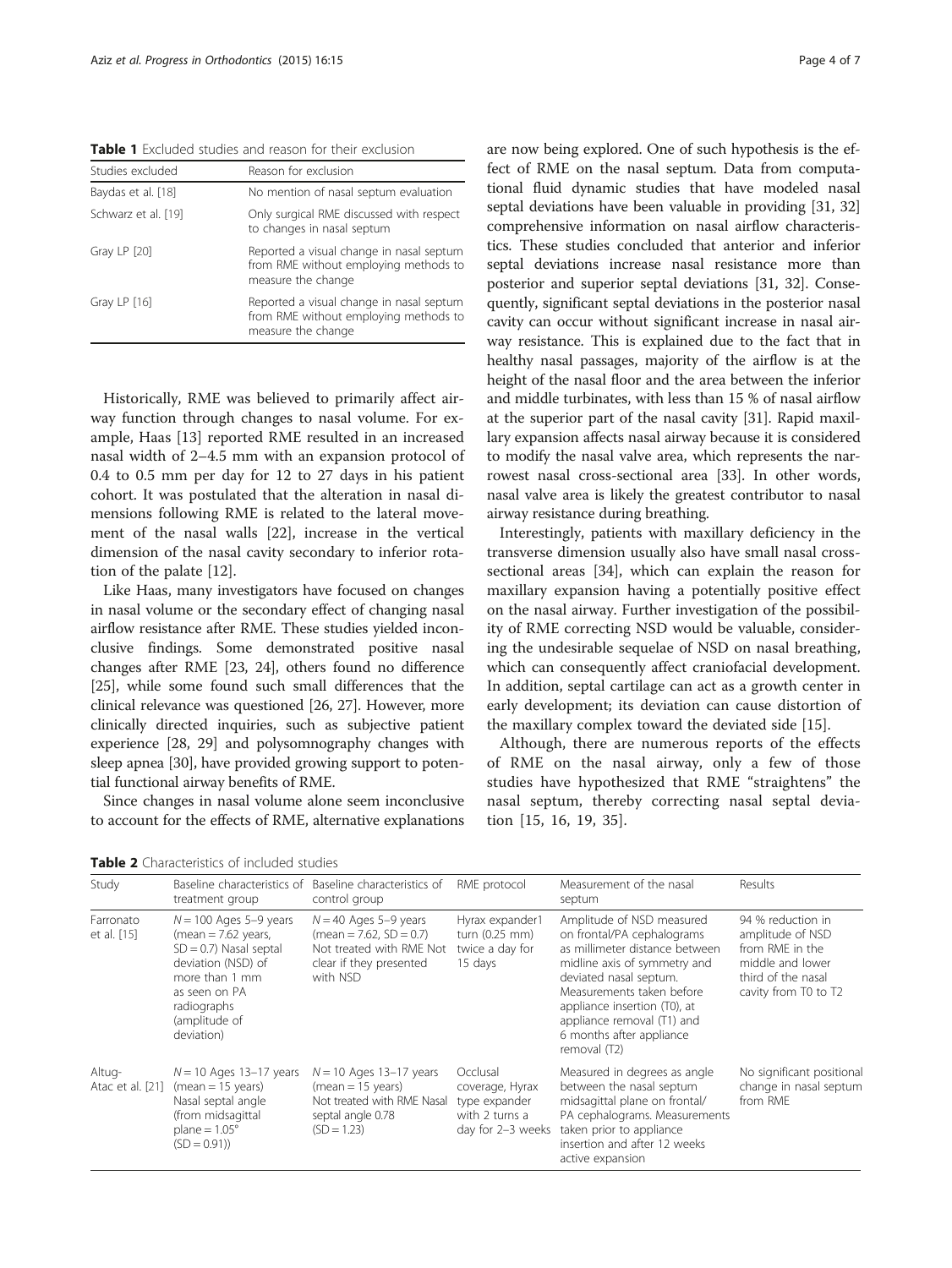| Methodological item                                      | Farronato et al. [15] | Ss score | Altug-Atac et al. [21] | Score        |
|----------------------------------------------------------|-----------------------|----------|------------------------|--------------|
| 1. A clearly stated aim                                  | Yes                   |          | Yes                    |              |
| 2. Inclusion of consecutive patients                     | Yes                   |          | Yes                    |              |
| 3. Prospective collection of data                        | Yes                   |          | Yes                    |              |
| 4. Endpoints appropriate to the aim of the study         | Yes                   |          | Yes                    |              |
| 5. Unbiased assessment of the study endpoint             | No                    | 0        | No                     | 0            |
| 6. Follow-up period appropriate for the aim of the study | Yes                   |          | Yes                    |              |
| 7. Loss to follow-up less than 5 %                       | Unclear               | 0.5      | Unclear                | 0.5          |
| 8. Prospective calculation of study size                 | No                    | 0        | <b>No</b>              | $\mathbf{0}$ |
| 9. An adequate control group                             | No                    | 0        | Unclear                | 0.5          |
| 10. Contemporary groups                                  | Yes                   |          | No                     | $\circ$      |
| 11. Baseline equivalence of groups                       | <b>No</b>             | $\Omega$ | Unclear                | 0.5          |
| 12. Adequate statistical analysis                        | Yes                   |          | Yes                    |              |
| Total score                                              |                       | 7.5      |                        | 7.5          |

<span id="page-4-0"></span>Table 3 Methodological quality assessment of included studies by MINORS

Score key: yes = 1, no = 0, unclear =  $0.5$ 

The earliest indication of the potential effect of palatal expansion over the nasal septum anatomy came from Gray [[20\]](#page-6-0). While evaluating 140 cases (mostly between 3 and 14 years of age), he noted a significant improvement in the nasal airway (84 % of the cases), diminution of allergic symptoms (65–70 % of the cases), and infections (87 % of the cases). In addition, a positive psychological benefit (25 % of the cases), as well as dental changes, was noted. The issue with this study was that it is not clear if nasal septum anatomy was assessed after the expansion process. Listed quantified outcomes did not include such assessment. It was implied that the septum deviation was corrected. No specific data analysis was available differentiating changes in children from adolescents.

Another early finding of this effect came also from Gray [[16\]](#page-6-0), whereby he noted an improvement in the "curve" of the deviated nasal septum after RME treatment from subjective visualization of posterior anterior radiographs. The sample size in this study consisted of 310 patients ranging from 4 to 24 years of age with majority (86 %) of the patients under the ages of 12. It is not clear, although is likely the case, if the 140 cases from the previous publication [[20](#page-6-0)] were included. Subjective improvement of the nasal airway was reported in these patients with improvement stable at 6 months post expansion. Approximately 80 % of patients reported switching from mouth to nasal breathing post expansion with a significant reduction (roughly 60 %) in colds, sore throats, ear infections, and nasal allergies. No specific data analysis was available differentiating changes in children from adolescents. It was hypothesized that improvement of nasal ventilation from RME prevented dryness and crusting of the nasal mucosa thereby reducing recurrent upper airway infections. Improved ciliary function and normal nasal cycle function were among other benefits purported from increased nasal airflow resulting from RME. However, this study was excluded from our systematic review since the conclusions were based on visual and subjective assessment of X-rays without any objective quantification of change or appropriate statistical analysis. The issue again with this study was that although it is stated that nasal septum improvement was visually assessed, a percentage of correction was not stated.

Finally, Schwarz et al. reported [[19\]](#page-6-0) in nine adult patients that underwent surgically assisted maxillary expansion without including nasal septum sectioning failed to notice any nasal septum anatomical change. Coronal tomograms were used to quantify the before and after nasal septum symmetry.

Only two studies [\[15, 21](#page-6-0)] were finally included in this systematic review after conducting electronic searches of several databases. Both analyzed the change in nasal septal deviation from RME in two-dimensional coronal views from posterior anterior cephalograms. Farronato et al. [\[15\]](#page-6-0) recruited 100 growing patients (ages 5–9 years, average  $7.62 \pm 0.7$ ) presenting with transverse maxillary constriction and measured an increase of 2.3 mm in the width of the nasal cavity and reported 94 % reduction in the septal deviation from RME. The NSD correction was noted in the inferior and middle half of the nasal cavity when compared to a non-expansion control group. Septal correction in this study was measured by placing points on superior, middle, and inferior segments of the septum as visualized from pre and post expansion PA cephalograms. Distances between these landmarks were measured along with maximum amplitude of deviation from an imaginary midline in coronal view. The resulting change was quantified in millimeters and as a percentage. Patient sample in this study had septal deviation of at least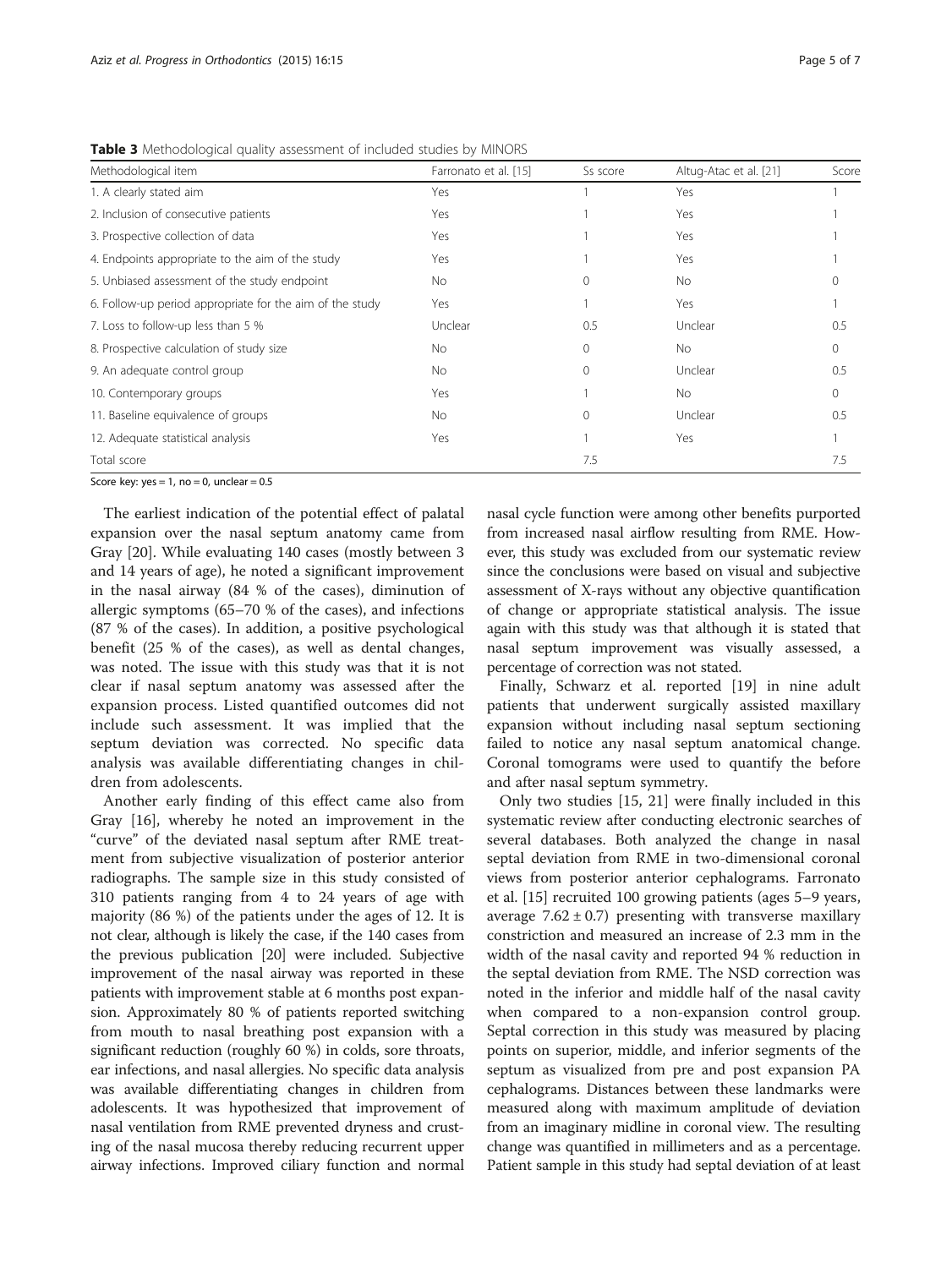<span id="page-5-0"></span>1 mm in the middle/inferior third of the septum as visualized as a deflection in the vertical path from superior to inferior on PA (coronal view) X-rays. However, the results from the other included paper [[21](#page-6-0)] were contradictory to the aforementioned study. The latter study reported no change in NSD from RME in an older cohort of patients (ages 13–17 years).

It has been documented that RME efficacy is greater when done before the growth spurt (2.3 mm) versus at or after the peak growth (1.5 mm) [[9\]](#page-6-0). Incomplete calcification of the midpalatal suture in growing patients translates into ease of displacement of the lateral walls of the nasal cavity [\[9](#page-6-0)]. Rapid maxillary expansion treatment in mixed dentition, i.e., prior to midpalatal suture closure has greater improvement in nasal airway resistance due to greater likelihood of skeletal change (nearly 50 %) as opposed to during adolescence when the change is mostly dental. However, to our knowledge, no study has investigated the effect of slow or semi-rapid expansion on nasal airway or structures.

Methodological quality of studies included in this systematic review was analyzed using MINORS checklist. Although, both studies had similar total scores (7.5/12) suggesting moderate level of evidence, there were a few methodological flaws. Both stated clear objectives and assessed outcomes according to the aim of the study; however, the outcome assessor was not blinded, and the reasons for lack of blinding were not mentioned. There was also no prospective sample size calculation, and the reasoning behind this was not elucidated. It is ambiguous whether the baseline characteristics of the control and treatment groups were equivalent. Farronato et al. [[15](#page-6-0)] included a "control" group having no septal deviation and without RME. It would be difficult to ascertain the effect of an intervention such as RME, without a comparable baseline nasal septal deviation in control and treatment groups. Although, the Altug-Atac et al. [\[21\]](#page-6-0) did report including an age-matched untreated control group, the comparison was historical because the control group was recruited from archived patient database. Furthermore, it is unclear whether the control group and RME group had similar baseline nasal septal deviation for accurate comparison.

Due to lack of literature in this area, it would be beneficial to plan future studies in a preadolescent patient population presenting with transverse maxillary deficiency. The aim of the aforementioned study would be to methodically measure NSD in a three-dimensional view at set landmarks instead of an isolated pre- and post-PA cephalogram image.

# Limitations

The question of whether RME is beneficial in reducing the effect of nasal obstruction from a deviated nasal septum in growing patients has not been intensively investigated.

Except from the hand-search of the references of the identified articles during the phase 1 selection process, no further gray literature was searched. Studies that may have been published in common non-indexed electronic databases may have been missed.

# Conclusions

Thus far, the limited available (moderate risk of bias) evidence suggests a potentially positive effect on the nasal septum asymmetry during childhood, but no significant change in adolescence from RME in patients with NSD. The clinical significance of reported changes in children could be considered questionable.

# Additional file

#### [Additional file 1:](http://www.progressinorthodontics.com/content/supplementary/s40510-015-0084-y-s1.doc) Database searches.

#### Abbreviations

ACP Journal Club: American College of Physicians Journal Club; CBCT: Cone-beam computed tomography; CCTR: Cochrane Central Register of Controlled Trials; CDSR: Cochrane Database of Systematic Review; CMR: Cochrane Methodology Register; DARE: Database of Abstracts of Reviews of Effects; HTA: Health Technology Assessments; MINORS: Methodological index for non-randomized studies; NHSEED: NHS Economic Evaluation Database; NSD: Nasal septal deviation; RME: Rapid maxillary expansion.

#### Competing interest

The authors declare that they have no competing interests.

#### Authors' contributions

TA, KA and CF conceptualized the manuscript. TA and KA completed the data collection. All authors read and approved the final manuscript.

#### Author details

<sup>1</sup> Division of Orthodontics, 5-528 Edmonton Clinic Health Academy, University of Alberta, 11405 87 Ave. NW, Edmonton T6G 1C9, AB, Canada. <sup>2</sup>Division of Otolaryngology, 4071 Grey Nuns Hospital, Edmonton T6L 5X8AB, Canada.

#### Received: 30 March 2015 Accepted: 27 April 2015 Published online: 04 June 2015

#### References

- Flint PW, Haughey BH, Lund VJ, Niparko JK, Richardson MA, Robbins KT, and Thomas JR.. Cummings Otolaryngology - Head and Neck Surgery. 5th ed. Mosby, 2015.
- 2. Gray LP. Deviated nasal septum. Incidence and etiology. Ann Otol Rhinol Laryngol. 1978;87(3 Pt 3 Suppl 50):3–20.
- 3. Stallman JS, Lobo JN, Som PM. The incidence of concha bullosa and its relationship to nasal septal deviation and paranasal sinus disease. Am J Neuroradiol. 2004;25(9):1613–8.
- 4. Podoshin L, Gertner R, Fradis M, Berger A. Incidence and treatment of deviation of nasal septum in newborns. Ear Nose Throat J. 1991;70(8):485–7.
- 5. Kawalski H, Spiewak P. How septum deformations in newborns occur. Int J Pediatr Otorhinolaryngol. 1998;44(1):23–30.
- 6. Haapaniemi JJ, Suonpaa JT, Salmivalli AJ, Tuominen J. Prevalence of septal deviations in school-aged children. Rhinology. 1995;33(1):1–3.
- 7. Sooknundun M, Kacker SK, Bhatia R, Deka RC. Nasal septal deviation: effective intervention and long term follow-up. Int J Pediatr Otorhinolaryngol. 1986;12(1):65–72.
- 8. Laptook T. Conductive hearing loss and rapid maxillary expansion. Report of a case. Am J Orthod. 1981;80(3):325–31.